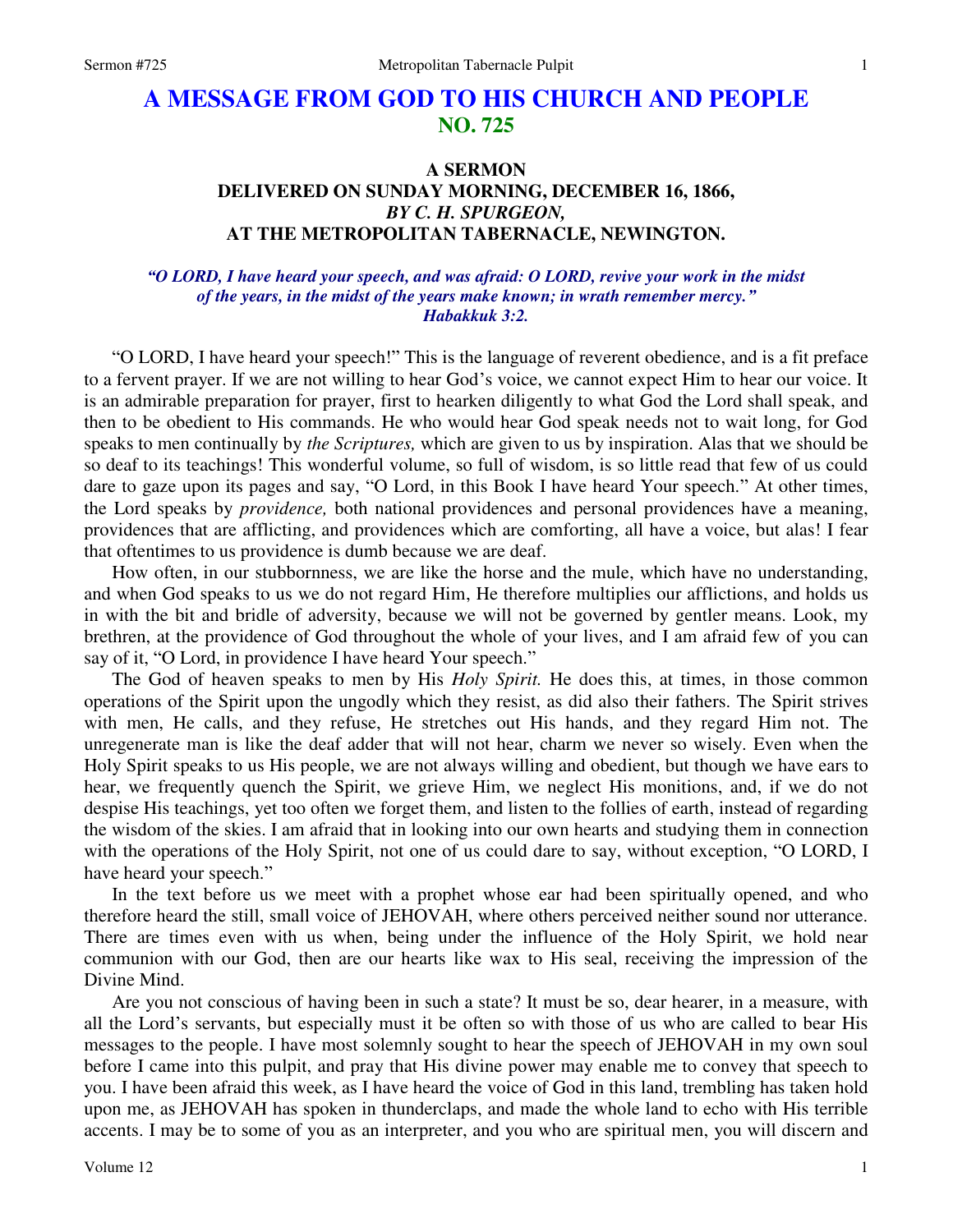judge whether I have heard the speech of God or not. If you shall find it to be God's voice to you, I hope you will be led to the farther carrying out of the language of the text in that much-needed prayer, "O LORD, revive your work."

There are three things in the text, *an alarming voice, an appropriate prayer,* and *a potent argument*—"in wrath remember *mercy."*

**I.** Hear, with solemn awe, THE ALARMING VOICE.

The speech of God demands your humblest attention. We need not enter into particulars of the heavy tidings which came to the ear of Habakkuk when he set him upon the tower, and watched to see what the Lord would say to him. Our business, this morning is to tell you, in all solemnity, what the voice of God has been saying to us. In my lonely meditations I heard a voice, as of one that spoke in the name of the Lord. I bowed my head to receive the message, and the voice said, "Cry," and when I said, "What shall I cry?" the answer came to me as to Isaiah of old, "All flesh is grass, and all the goodliness thereof is as the flower of the field: the grass withers, the flower fades: because the spirit of the Lord blows upon it; surely the people is grass."

Then I thought I saw before me a great meadow wide and far reaching, and it was like a rainbow for its many colors, for the flowers of summer were in their beauty. In the midst thereof I marked a mower of dark and cruel aspect, who with a scythe most sharp and glittering, was clearing mighty stretches of the field at each sweep, and laying the fair flowers in withering heaps. He advanced with huge strides of leagues at once, leaving desolation behind him, and I understood that the mower's name was Death.

As I looked I was afraid for my house, and my children, for my kinsfolk and acquaintance, and for myself also, for the mower drew nearer and nearer, and as he came onward a voice was heard as of a trumpet, "Prepare to meet your God." Moreover, as I mused on I heard a rumbling in the bowels of the earth, as though the destroyer were traversing the dark pathways which the miner has dug, and doing his fearful work among the stones of darkness which lie at the roots of the mountains. I wondered with sore amazement, and behold there came up from the mouth of the pit a thundering cloud of vapor, of smoke and fire, and dust, and rushing whirlwind, which told to wailing women that they were widows and their children fatherless, and the angel of death again cried in my ears, "All flesh is grass, and all the goodliness thereof is as the flower of the field: the grass withers, the flower fades: because the spirit of the Lord blows upon it; surely the people is grass."

I have come here this morning sore afraid, and much bowed down because of the mortality of man, and the certainty of death. We shall soon be gone, every one of us, to his grave, if not by such an alarming catastrophe as that which has amazed and troubled us during this week, yet by the common processes of decay. You whom I now see before me are the meadows, and death is in your midst. You are the flowers, and I hear the terrible blast, which, alas! must wither even you. I see you, but there is no joy in my eye, for the cheek of beauty shall pale, and the eyes of youth shall grow dim, and the sinews of the strong shall fail them, and the arms of the mighty shall be powerless in the tomb.

As the autumn leaves are gone, so are our fathers, and as the floods hasten to the ocean, even so are we hastening away. An irresistible torrent hurries us to our doom, a mighty wind from the Lord sweeps us forever onward. While we thus quietly consider it the great mystery is being enacted, a thousand graves are being dug, and a thousand corpses are being laid in new-made sepulchers. At this moment hundreds are wading into the cold, chill stream of Jordan, passing into the disembodied state to hear the judgment of the Great King.

As I thought upon this matter, and desired to hear God's speech therein, I saw a precipice, whose frowning steep overhung a sea of fire. Leading up to its brink I saw a road exceedingly broad, a road which was crowded from side to side with a thronging multitude, who pressed and trod upon one another in their raging zeal to reach the summit of the crag. They went gaily on, merrily laughing, singing to sprightly music, many of them dancing, some of them pushing aside their fellows that they might reach sooner than was imperative upon them the end of which they knew so little.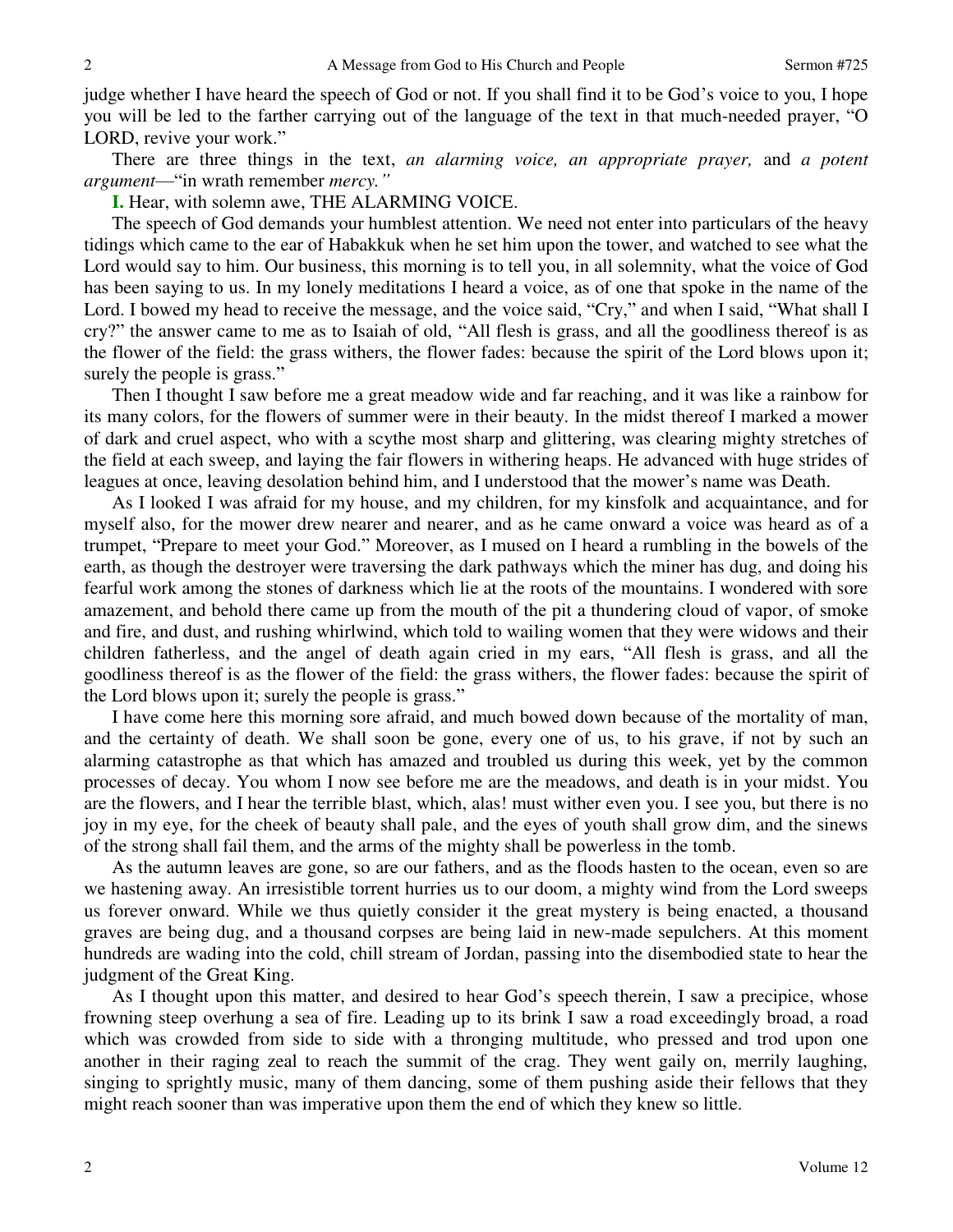3

As I looked at that end which none of them could see, I saw a cataract of souls, falling in ceaseless, headlong stream into depths unutterably profound. As the crowd came on rank by rank to the edge of this precipice, they fell, they leaped over, or were dashed from the treacherous crag, and descended amid cries and shrieks surpassing all imagination into the lake of fire, wherein they were submerged with an everlasting baptism, overwhelmed with destruction from the presence of the Lord. I thought I heard their groans and moans their shrieks and sighs as they first caught sight of the terrible abyss and would have shrunk back from it, but were quite unable, for the time to pause was past.

Even now I see before my eyes that terrific Niagara of souls descending by thousands every hour into the gulf unknown. This is the broad road of which we had heard so often, wherein multitudes delight to walk. "Wide is the gate and broad is the way that leads to destruction, and many are they who go in thereat." Sure and terrible is the doom of everyone who treads therein.

Oh that men would forsake it at once and forever! Alas! Alas! are not the great mass of our fellow citizens beneath the scepter of our Queen, traveling in this broad road? Even if we could conceive that all who attend the places of worship were in the narrow way that leads to life eternal, if we could be charitable enough to believe that, yet look at the multitude of outsiders!

Look at this city, with far more than a million for whom the sound of the church-going bell is meaningless, who know not God, neither regard Him, to whom the name of Christ is but a word to curse with or to ridicule, they are going, my brethren, men of the same country as yourselves, men of the same race and tribe, speaking our own language, they are going downward to destruction! Among them your own children, perhaps your wives, your husbands, your sons, your daughters, your parents, going in that motley crew, onward, swiftly onward, towards their dreadful end. My God will cast them away, their end will be destruction, they will be driven from the presence of the Lord forever.

Let these two thoughts, my brethren, burn in your souls until all coldness and indifference are consumed. Men die, and their souls are lost. Men die and their bodies are laid in the grave, but their souls descend into hell. Scarcely were the first death a thing to be mourned over, if it were not for the second. It might be superfluous to shed so much as a single tear for all the men who died, if we knew that they rested in the arms of Jesus, and were forever blessed, but this is the sting of death, its bitterness, its wormwood and its gall, that sinners are condemned by justice, and driven by vengeance from the presence of mercy into the place where hope can never follow them. Christian men and women, hear you this voice of God and be afraid.

Over and above all this, there came upon me a horror of great darkness as I perceived something even more terrible than this. You will say to me, "How more terrible?" In certain aspects so it seemed to me. Hear it and judge. What if it be true that within the last twelve months the church of the Living God has scarcely made the slightest approach to an advance? What if this be true as respects a far longer period? Let the first sad fact rise before us with its proof. For the last twelve months no apparent increase has been made to the number of professed disciples of the Lord Jesus. Do you ask me for the proofs? I can prove it alas! too surely.

Our own body, the Baptist denomination, is upon the whole, and all things considered, in as sound and healthy a state as any Christian community now existing, I am persuaded that in some respects it is more sound and more healthy, but do you know what will have been the increase during the twelve months of the entire denomination in England, Scotland, and Ireland, so far as we can ascertain it? Well, with the exception of London and the county of Glamorgan, in Wales, there will be no increase worthy of the name. In many parts of Wales, where we are strongest, there will be a positive decrease, and I think, in fifteen counties of England, we shall have lost numbers instead of making any advance, and when the whole are put together, the good with the bad, and this London of ours, wherein God has greatly blessed us of late, is counted with the rest, our entire increase for all the churches with all their ministers will not make up four thousand souls.

 It is true that our statistics are not very accurate, but if they were more accurate I believe the result would be more unfavorable. This is the more fearful to me to contemplate, because the increase of the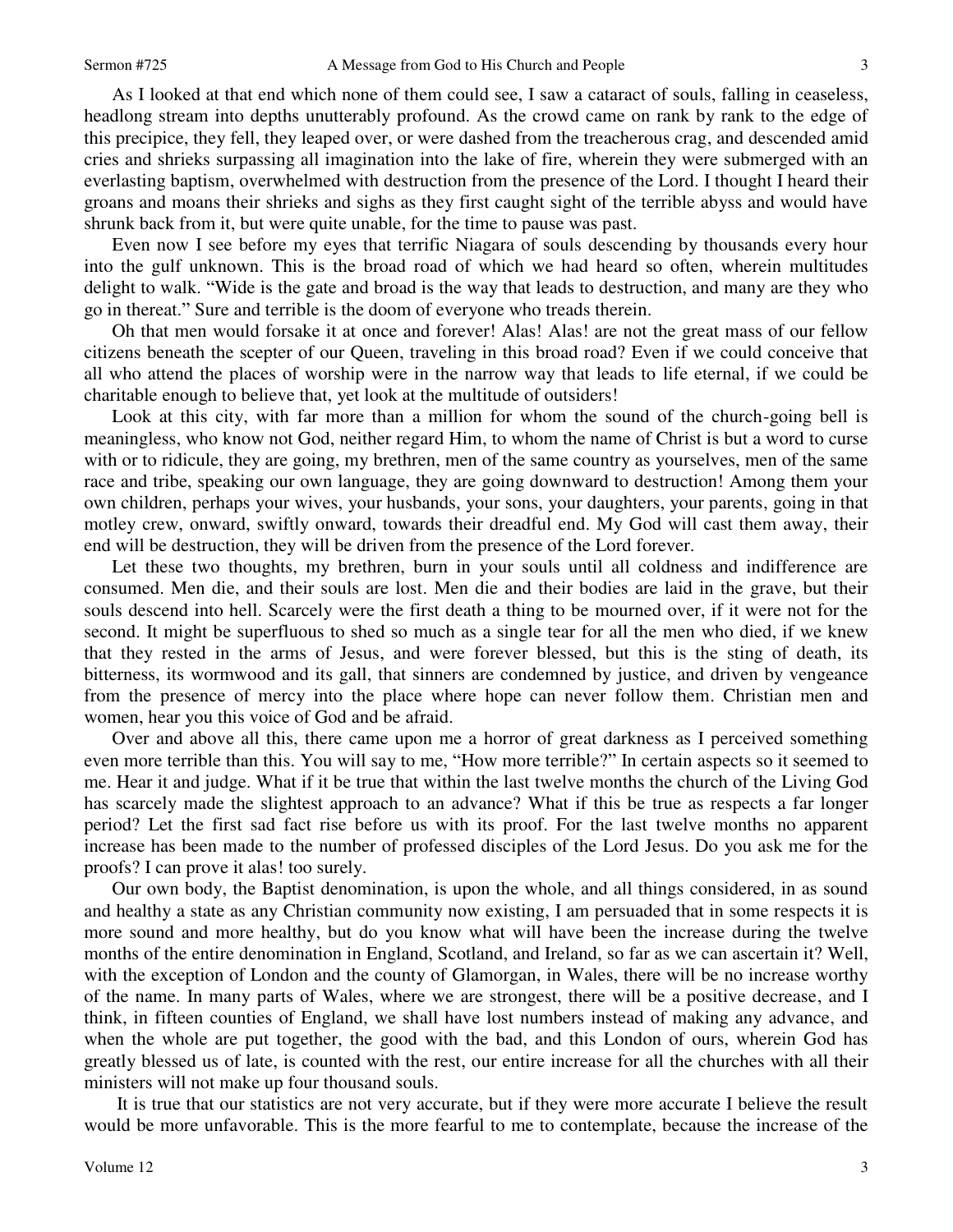denomination, which by God's grace we might naturally look for merely from the increase of population, should have been very much more than this. If other Christian churches have not increased more, and I am persuaded that most of them have increased less, far less than we have, then I am correct in saying that positively the church of God in Great Britain and Ireland, instead of making any real advance, has, in proportion to the increase of population, absolutely gone back, and I believe it would be accurate and truthful, and could be borne out by statistics, that if at this day there were taken a census of the number of persons who commune at the Lord's Table, it would be found to be smaller instead of larger than the number at the corresponding period of last year.

As for abroad, what have our missions done? Brethren, if there were but one soul we ought to rejoice, but the result of missions has been of late so terribly little as to call for great searching of heart. Is it not a fact that there are missionaries of ten years' standing who have never had a convert? Is it not also a sad fact that the number of members in all our native churches is probably less now than it was twelve months ago? Where is the nation that has been born in a day in this year one thousand eight hundred and sixty-six? Where are the kings that have bowed down before King Jesus? Where are the nations that have called Him "Blessed"? Is there so much as one little tribe, however insignificant, that has owned Christ during the past year? Not one, not one! There has been no visible advance. The armies of the living God have rather suffered a repulse than gained a victory, and instead of the morning coming and the light arising, and the sun advancing to a noonday height, it seems as though at the best he stood still, if the light did not even retrograde. Surely there is a voice from God here, and as I hear it I am afraid.

Meanwhile, what kind of an age has this been in which we have lived? Is it so impassive and thoughtless that progress is impossible? Are we living in one of those dark ages in which mind is rocked to sleep and the soul is stupefied? Has this last year been one in which the somnolence of the human intellect has prevented our presenting the truth to the sons of men? I think not. I believe, brethren, that this year has been one of the most wakeful in the annals of human history. At this moment London is like the city of which the prophet said, "It is full of stirs." There are political stirs in which the Christian minister finds no theme for sorrow, for when men's minds are but awake for anything there is then an opportunity for the propagation of truth. Truth dreads nothing so much as a sleepy audience. Give her but minds on the wing, and she will train them to the skies.

This has been a year in which both upon politics and religion the human mind has been active, and had the Christian churches been filled with the Spirit, and therefore zealous and faithful, I cannot comprehend that she would at the close of the year have had to cry, "Who has believed our report?" We have indulged the fancy that we have had a general revival, and that our churches are in a healthy state, but is it so? Let our non-success answer the question.

In the meantime, while truth slumbers, the legions of evil spirits cease not their mischievous endeavors. How swiftly have the locusts of priestcraft ascended from the smoke of the bottomless pit and covered the land! While we are compelled to fear that evangelical truth has made no advance, we cannot say this of ritualism, for its progress has been perfectly astounding. Though a prophet should have told us that this Anglican Popery would have made so great an advance in so short a time, we would have said, "Impossible! England is soundly Protestant, she will never bear to have incense smoking under her nose, and to see the millinery of the Church of Rome flaunted before her face," But she has borne it, and she likes it well.

Despite much that has been said concerning Puseyism being non-English, we are inclined to question the statement. Where are the greatest crowds in the Establishment? Are they not at the feet of these priests of Baal? Do not rank and fashion gather most readily in those places where their senses are delighted while their souls are deluded? Yes, through the means of our Popish establishment there has been an onward rush of error which is perfectly appalling. Watchman, when they ask you, "What of the night?" can you say, "the morning comes"?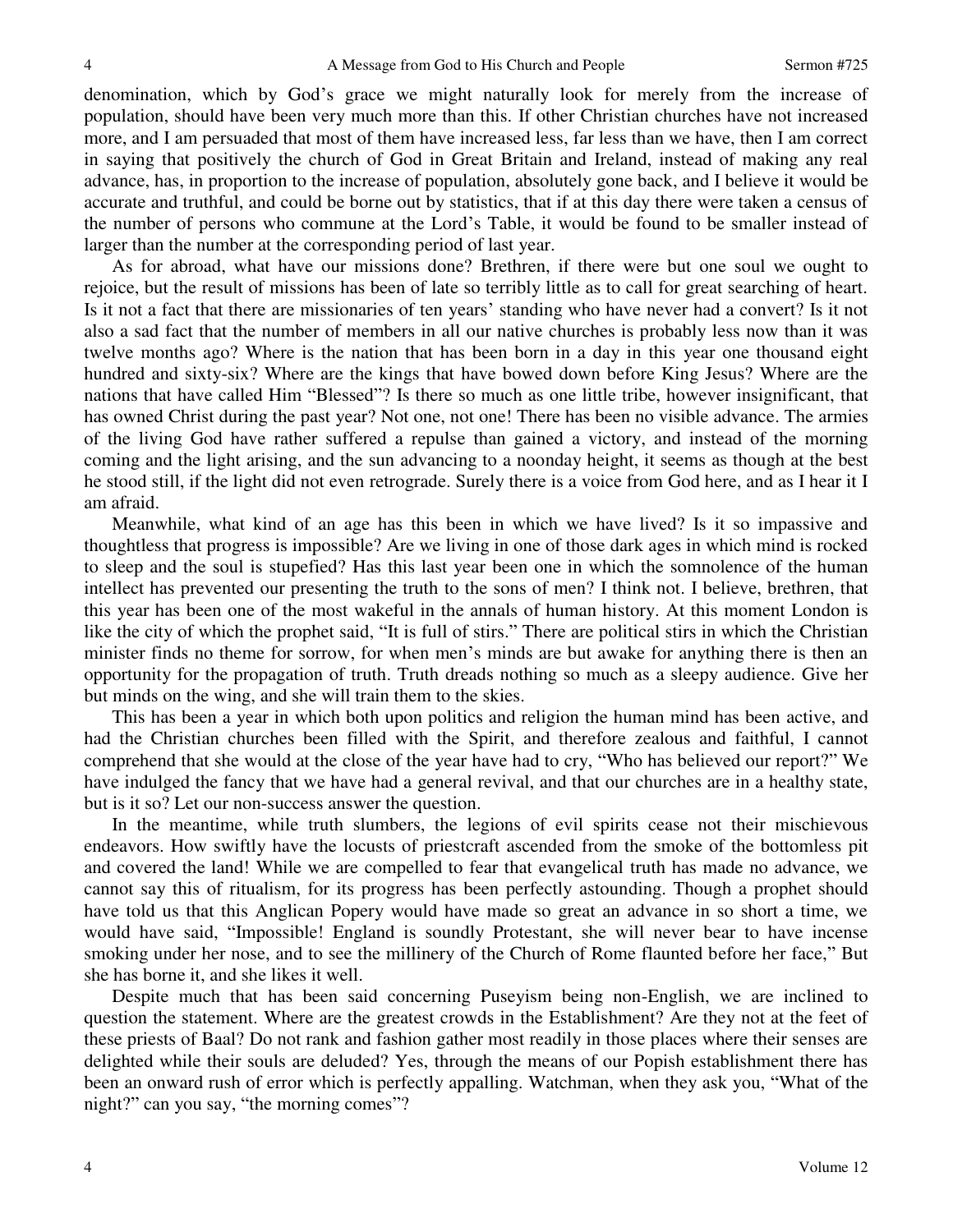You that love the Savior, will you open your ears to catch the meaning of all these things? Men dying, men perishing, the church slumbering, and error covering the land—does not God say something in all this? Do you not hear out of this thick darkness the voice saying, "O my people, I have somewhat against you"? Did I not hear the Lord saying, "They shall perish, but their blood will I require at the watchman's hands?" I saw the church of God folding her hands, given to slumber, saying, "I am rich, and increased in goods, and have need of nothing," and all the while she was suffering multitudes to perish for lack of knowledge, leaving the banner of truth to be moth-eaten, or to be trailed in the mire, and permitting the friends of error to ride roughshod over all the land. As I saw her thus I said within my heart, surely the Lord will chasten such a people as this, and I feared that He would send judgments upon His church, and perhaps take away her candlestick out of the place, and give the light unto another people that might serve Him more faithfully.

Then I felt as Habakkuk did, I heard the voice of the Lord, and I was afraid. I was afraid for my fellow men, thinking of the multitudes of them that had already gone beyond recall to the land of darkness and to the regions of doom, and for the millions hastening to the same end. I was afraid for the Christian church, lest it should have a name to live and be dead, lest the Lord should give up the church in Britain as He did His church in Shiloh, of which He said, "Go you now unto my place which was in Shiloh, where I set my name at the first, and see what I did to it for the wickedness of my people Israel." I feared lest He might do for the church in Britain as He has to the church in Rome—given it over to become an antichrist, and an abomination before the eyes of God and men.

I was afraid with exceedingly great fear for my fellow ministers, for I feared that all this people could not have perished without their being guilty of some of their blood! How could all this ignorance have remained in this land if the preachers had been faithful? I fear that the blood of souls will be required at the hands of many a minister. What do I see? A gathering of ministers. And what is this I see upon their garments? I see blood on them. I see blood sprinkled on grey heads, and alas! I see blood upon the brows of young men who have but lately entered into the work—blood upon them all. Herein do I much fear for myself, lest I also, addressing this multitude so constantly, should have much blood upon my skirts because of my many responsibilities! O God! It is enough to make us afraid.

Why look, my brethren, when God's servants were truly active, as the first twelve were, did the cause stand still? Did they win here and there a soul, and have now and then a conversion? Did the cause of Christ go back like an army put to the rout? On the contrary, did they not as soon as ever they received the truth, use it like a fire-brand to set the nations on a blaze? They met with persecutions which do not stand in our way, they were assaulted by threats of death which we have not to brave, and yet nothing could stand against their indomitable zeal, the omnipotence of the Holy Ghost rested on them, and they went on conquering and to conquer!

And what are we? Oh we are cold and dead where they were full of fire and life. We are the degenerate sons of glorious fathers. Do you think the church could have had it said that she remained a year without increase if there were not blame somewhere? You may remind me of divine sovereignty, if you will, but I remember that divine sovereignty always acts with wisdom and with love, and that the Lord has not said to us, "Labor in vain." If we had labored, and if all the Christian church had labored as they should have labored, I believe the promise would have been proven, "Your labor is not in vain in the Lord."

**II.** When one is thus bowed down with the voice of God, the most natural prompting of the regenerate soul is to pray, so we turn to the second part of the text which has in it AN APPROPRIATE PRAYER.

I wish I had power this morning to make you feel the weight of what I have already brought before you. I know I have not put it in such language as I should have chosen, but it seems to me to be perfectly dreadful that there should be this constant dying, this constant ruin, this constant spread of error, and no progress in the church. I am sure when I heard it, if a messenger had told me that I was a beggar, that I had lost everything on earth, I would have been more pleased with such an announcement than to know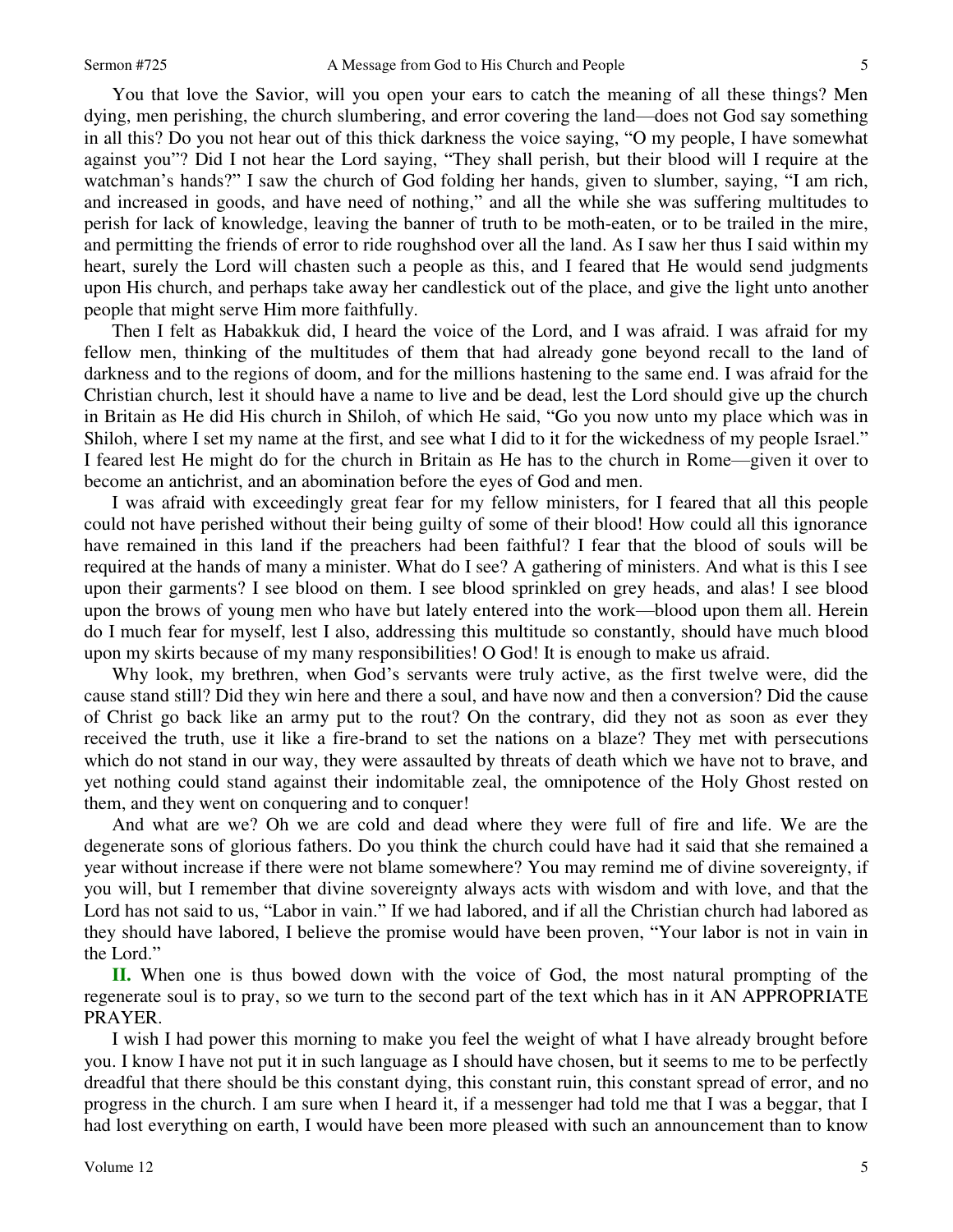that God's church had not increased in the space of twelve months. It seems to me to be a thing to mourn over, a thing to make us go to God with a humble heart, and to feel as if one had been sorely chastened by the Most High. For the Lord knows some of us have worked with all our might, and we hope it is not pride when we say the blame does not rest with us, and yet the question must go to us all. We must deal faithfully with ourselves and not be flattered. We would honestly inquire, How much of this lies at my door? How much of this burden of God ought I to bear today? Certainly enough to lead us to such prayer as that before us.

Habakkuk, being bowed down, first turns himself to God. His first word is, "O LORD." To the Most High we must carry both our own and our church's troubles. Habakkuk turns not to another prophet to ask of him, "My brother, what shall we do?" but he turns to the Master, "O Lord, what will *You* do?" It will be well for us to confer with one another as to the causes of defeat and the means for securing success, but all conference with flesh and blood is idle unless it be preceded by solemn conferences with God. For God's church, God is needed, for God's work, God's own arm must be made bare.

Is it not delightful to notice how heavy trials drive us to God when we might not have gone to Him else? The little child, when walking abroad, runs before his father, but if he meets some strange man of whom he is afraid, he runs back and takes his father's hand directly, so should it be with us. If God had prospered all our churches, and everything had gone on as we had desired, we might perhaps have grown self-confident, and have said, "O Lord, You have given us power in ourselves," but now, that we see the contrary, let us run back to closer fellowship and nearer communion with our God than ever, and taking hold upon the arm of His strength, let us stir Him up by our continued and fervent prayers.

Notice next that the prayer of Habakkuk is about God's church. He knew that there were dark days coming over Palestine, but he does not pray about that land in particular. "O LORD," he said, "revive *your* work." Certain would-be prophets tell us that many wonders will occur in 1866 and 1867, though I notice a propensity to postpone the whole business to *1877.* Is this postponement intended that there may be ten years longer in which to sell their books?

But whatever is to come, whether the Turkish empire is to be destroyed, or Louis Napoleon is to annex Germany, whether Rome is to be swallowed up by an earthquake, does not seem to me to matter as much as the turn of a button. The great thing to a Christian is not the fate of earthly empires, but the state of the heavenly kingdom. As to what is to become of this principality or that empire, what have you and I to do with these things? We are the servants of a spiritual King, whose kingdom is not of this world. Let the potsherds strive with the potsherds of the earth, and break each other as they will; our business is with King Jesus and His throne.

It is delightful to see the prophet rising beyond the narrow range of the Jew, getting out of nationalities and praying, "O LORD, revive your work." That is the one ship we care for in the storm, that one vessel in which Jesus Christ is riding at the helm, the Captain of salvation, and the Lord High Admiral of the seas. Let the nations mix in dire confusion as they will, God rules over all, and brings out His church in triumph from all the strife of earth. The one anxiety of our souls should be, the bloodstained banner of the cross, will *it* wave high? Will King Jesus get to Himself the crown, for we have neither will nor wish beyond.

So, Christian men, if you have heard God's voice in the great judgments that are abroad, let those judgments lead you to pray, "Lord, remember Your church—*Your* church—Your church in England, Your church in America, Your church in France, Your church in Germany, Your church anywhere, Your church everywhere. O God, look upon Your elect ones, let the separate ones, scattered through all nations, receive of Your benediction, as for all else, in providence, we leave it to Your will, for You know what is best."

Observe next that the prophet uses a word which is singularly discriminative: "O LORD, revive *your* work." He does not say, "Lord, prosper *my* work." How often do I go to God in concern about the work that is going on in this Tabernacle! I am thankful for all the blessing we have seen, and I grow increasingly anxious lest the Lord should withdraw His hand, but when one looks abroad upon the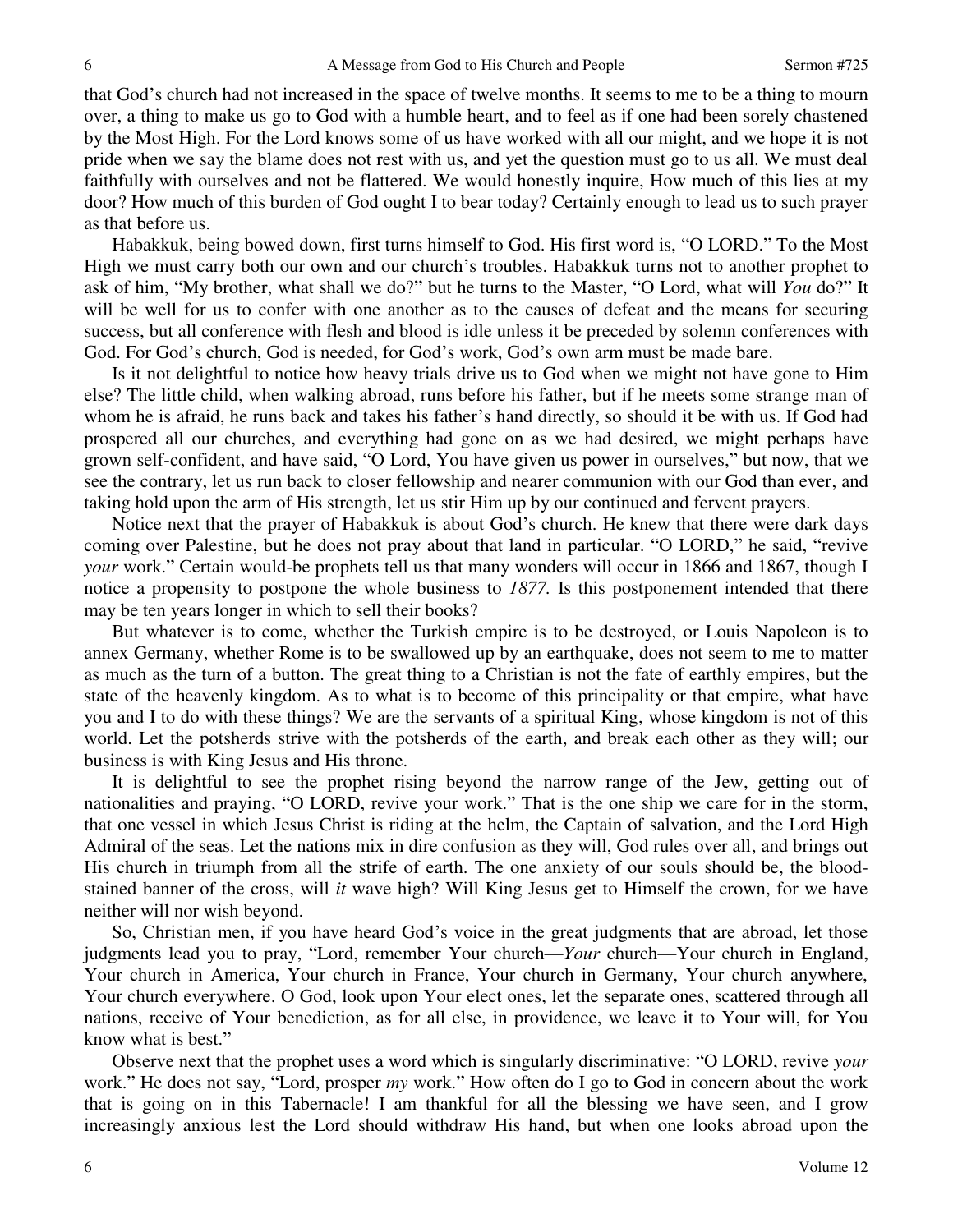world, and upon all the Lord's people in different denominations, one cannot pray, "Lord, prosper *my* work." At least, one *can* pray that, but then cover that over with another—"O LORD, revive *your* work."

For what about my work? Well, as far as it is mine it is very faulty. And what about the work of the Baptists? Well, there is doubtless much that is wrong about it. And what about the work of the Methodists, and the work of the Congregationalists, and so on? May God prosper them according as they walk in His truth! but the way to come to the core of our prayer is to cry, "O LORD, revive *your* work; whatever is of You, whatever is Your truth, whatever is Your Spirit's work in the hearts of men, whatever is genuine conversion and vital godliness—Lord, revive it!"

Cannot you, dear friends, in the presence of death which we have been speaking of, and in the presence of judgment, and in the presence of the fact that the Christian church has not been increased these twelve months, shake off all the bitterness of everything that has to do with self, or with party, and now pray, "Lord, revive *Your* work, and if Your work happens to be more in one branch of the church than in another, Lord, give that the most reviving. Give us all the blessing, but let Your own purposes be accomplished, and Your own glory come of it, and we shall be well content, though we should be forgotten and unknown. 'O LORD, revive your work.'"

Note that the particular blessing he asks for is a *revival* of God's work, by which we mean, in our time that there should be a revival of the old Gospel preaching. We must have it back. It comes to this our ministers must return to the same Gospel which John Bunyan and George Whitefield preached. We cannot get on with philosophical gospels, we must bring together all these new geological gospels and neological gospels, and semi-Pelagian gospels, and do with them as the people of Ephesus did with the books—we must burn them, and let Paul preach again to us. We can do without modern learning, but we cannot do without the ancient Gospel. We can do without oratory and eloquence, but we cannot do without Christ crucified.

Lord, revive Your work by giving us the old-fashioned Gospel back again in our pulpits. It is to be lamented that there are so many who are considered not to be bad preachers who scarcely ever mention Christ's name, and are very loose concerning atonement by His precious blood. You will hear people say they have gone to such-and-such a chapel, and whatever the sermon might have been about it certainly was not about the Gospel. Oh may that cease to be the case! May our pulpits ring with the name of Jesus, may Christ be lifted up, and His precious blood be the daily theme of the ministry! Oh that thousands might be brought to put their trust in the Lamb slain, and to find salvation by faith in Him whom God has appointed to be the Savior of men!

This, however, would not bring back a revival unless there came with it a revival of the Gospel Spirit. If you read the story of the Reformation, or the later story of the new Reformation under Whitefield and Wesley, you are struck with the singular Spirit that went with the preachers. The world said they were mad, the caricaturists drew them as being fanatical beyond all endurance, but there it was, their zeal was their power. Of course the world scoffed at that of which it was afraid. The world fears enthusiasm, the sacred enthusiasm which love to Christ kindles, the enthusiasm which is kindled by the thought of the ruin of men and by the desire to pluck the firebrands from the flame, the enthusiasm which believes in the Holy Ghost, which believes that God is still present with His church to do wonders, this is what the world dreads, and what the church wants. Pray for it, pray to be baptized with the Holy Ghost and with fire. O Lord, send forth Your unconquerable Spirit! O God, revive Your work!

You perceive that the prophet desires this boon at once. He does not say, *"at the end* of the years," but *"in the midst* of the years," his prayer is for a present and immediate revival of genuine religion. Let it be ours, not from the teeth outward but from the heart outward to pray for revival, let us long for it with heart and soul and strength, and God will give it to us.

Once more note that the prayer of Habakkuk is a very intelligent one, for he indicates the means by which he expects to have it fulfilled, in the midst of the years *make known.* It is by making known the Gospel that men are saved, not by mere thumping of the pulpit and stamping of the foot, but by telling out something which the understanding may grasp and the memory may retain. To publish the doctrine